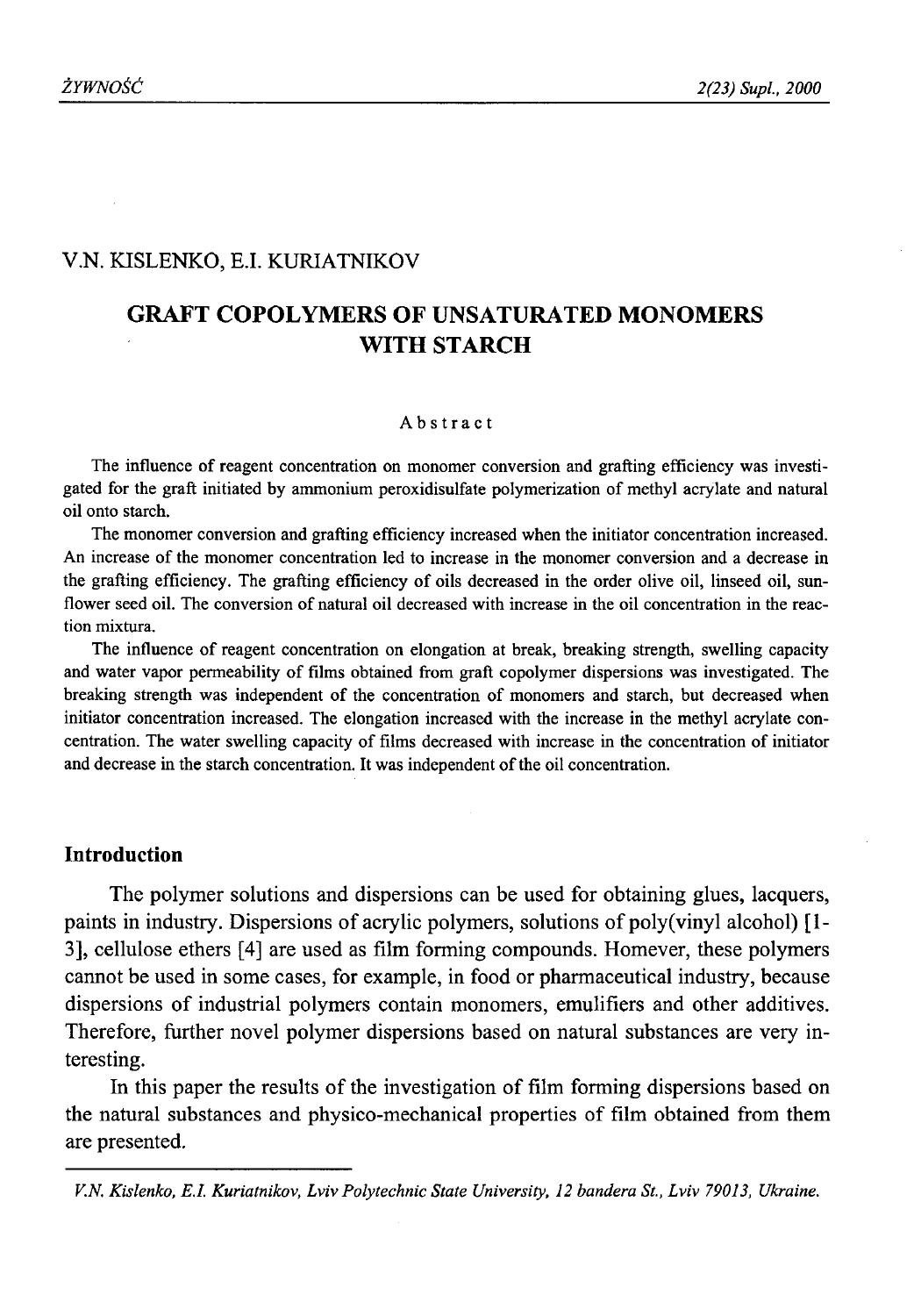### **Materials and methods**

Industrial potato starch, linseed oil, olive oil and sunflower seed oil, purified from solid particles, distilled methyl acrylate and recrystallyzed ammonium peroxidisulfate were used. The solution of starch was obtained by heating of starch dispersion in distilled water at 97-98°C about 0,5 h. Graft copolymer was prepared of methyl acrylate and natural oil with starch obtained at 70°C by addition of ammonium peroxidisulfate as the initiator followed by addition of monomers, methyl acrylate and natural oil, into the starch solution. The reaction mixture was heated for 2 h at  $70^{\circ}$ C. The reaction mixture became milk in 5-10 min after blending reagents.

Oil conversion,  $S_0$ , was determined by centrifugation of dispersion at 8000 min<sup>-1</sup> for 30 min. Oil separated from water dispersion. Oil conversion was calculated according to equation:

$$
S_o = (m_o - m_k)100/m_o
$$

Where  $m_0$  is the oil mass admixed into the reaction mixture,  $m_k$  is the oil mass separated after centrifugation.

It was found that under this condition the whole oil mass was separated from the solution. The experimental error was below 5%.

The methyl acrylate conversion,  $S_m$ , in dispersion was determined by the bromide - bromate method [5].

Grafting efficiency, GE, was detrmined by 80 h acetone extraction of methyl acrylate copolymer with oil from the film. The film contained the mixture of this copolymer with graft copolymer of these monomers to starch. The grafting efficiency was calculated according to equation:

$$
GE = (m_g - m_c)100/m_g
$$

Where  $m_g$  is the mass of polymer film without the mass of starch in it and  $m_c$  is the mass of copolymer of methyl acrylate and oil extracted from the film.

The sweeling capacity,  $\delta$ , of the film in water was determined in the sample immersed for 24 h in distilled water at 20°C [6]. It was calculated with equation:

$$
\delta = m_s \ 100/m_o
$$

where  $m_s$  is the mass of swelling film, and  $m_o$  is the mass of dry film.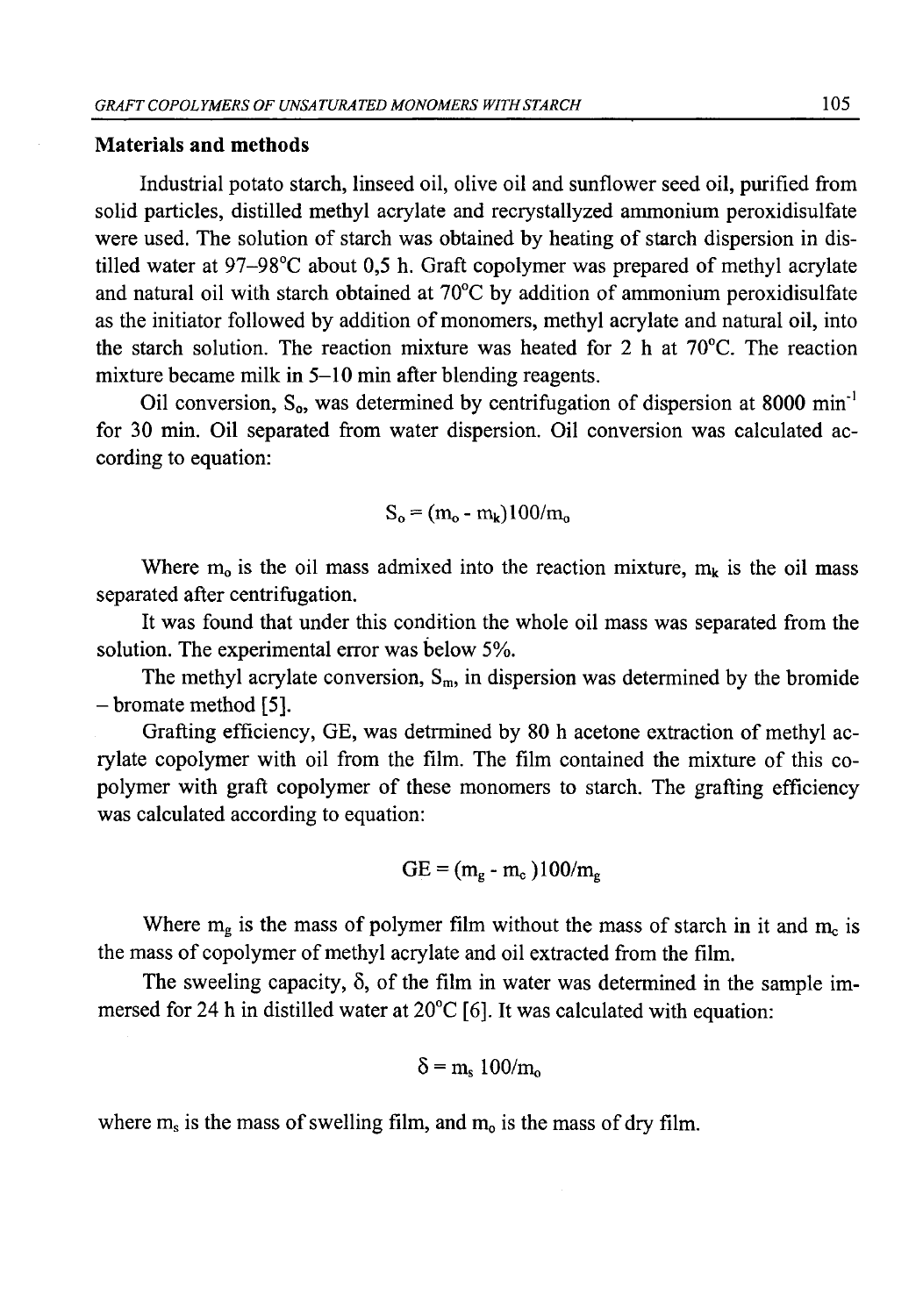The water vapor permeability, P, of the film was detrmined as the relation of the mass of water evaporated from the pot covered with film to the mass of water, evaporated from the free water surface of this pot [7].

The breaking strength,  $\delta$ , and the elongation at break,  $\epsilon$ , of films was determined using "TIRA test 2200" instrument.

### **Results and discussion**

Polymerization of natural oils, initiated by ammonium peroxidisulfate in starch solution practically does not occur. Oil conversion was below 5%. Conversion of natural oil was increased when methyl acrylate has been used as comonomer. Graft copolymer of methyl acrylate and natural oil starch was available in this process. A decrease in the reaction rate and monomer conversion was observed when reaction temperature decreased to 55-60°C. At temperature increased to 80-85°C, acrylate evaporated (boiling temperature 80.5°C), and the grafting efficiency significantly decreased. Therefore, the polymerization has been carried out at 70°C.

Dependence of conversion of natural oil, methyl acrylate and grafting efficiency on the reagent concentration in the mixture is given in Table 1. Increase in the linseed oil concentration from 0.7 to 4.2% led to decrease in the oil conversion. That can be rationalized in terms of the mechanism of the process. The equilibrium concentration of methyl acrylate in the water phase and oil droplets was established as a result of its diffusion from oil drops. Initiation of the polymerization proceeded in the water phase. Initiating radicals interacted with the methyl acrylate molecules and starch in the water solution. Then starch macroradicals, adding methyl acrylate molecules, initiated the graft polymerization. In the first stage, the oligomer radicals of methyl acrylate were formed in the water phase. These oligoradicals had surface-active properties and adsorbed on the surface of oil drops, where they initiated copolymerization of methyl acrylate to natural oil [8]. Therefore, the copolymerization of methyl acrylate with natural oil occurred at high concentration of methyl acrylate in oil. At its low concentration in droplets, the polymerization rate was very slow and in consequence the oil conversion was low. The polymerization of methyl acrylate proceeded in the water phase. It was suggested by increase in the monomer conversion when the concentration of methyl acrylate increased at the constant methyl acrylate-to-natural oil ratio. In this case, one could observe a decrease in the grafting efficiency of monomers onto starch. Evidently, copolymer of methyl acrylate with natural oil formed by the reaction of chain transfer from graft copolymer onto monomer molecules in the oil drops.

An increase in the starch concentration did not influence the natural oil conversion. However, that led to an increase in the methyl acrylate conversion. At the same time, conversion of methyl acrylate and natural oil increased, when the initiator concentration increased from 0.35 to 1.4% (Table 1). Evidently, the high viscosity of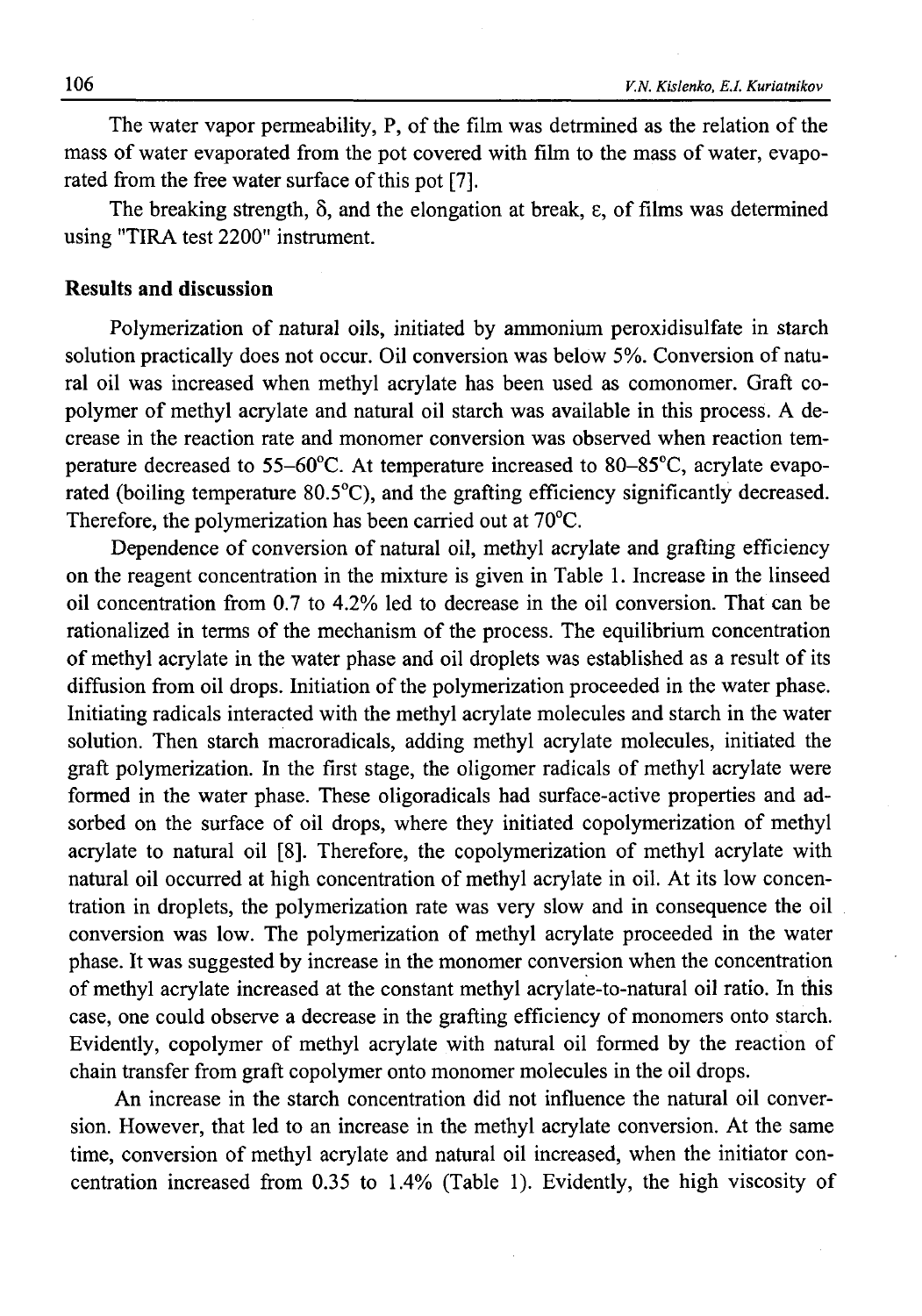starch solution led to an increase in the radical concentration in it, as a result of the geleffect. In this case the grafting efficiency also increased.

Investigation of the influence of the oil nature on the grafting process showed (Table 2) that the oil conversion increased when the olive oil was used and decreased for sunflower seed oil. Evidently, it was associated with the number of the double bonds and the length of carbon chains in corresponding molecules. The methyl acrylate conversion and grafting efficiency were independent of the oil variety.

Table 1

| [MA], % | $[St]$ ,% | $[LO],$ % | $[I]9$ % | $[S_o]$ , % | $[S_m], \mathcal{V}_0$ | $[GE]$ , % |
|---------|-----------|-----------|----------|-------------|------------------------|------------|
|         |           |           |          |             |                        |            |
| 7,0     | 7,0       | 0,70      | 0,70     | 80          | 96                     | 76         |
| 7,0     | 7,0       | 2,10      | 0,70     | 55          | 97                     | 79         |
| 7,0     | 7,0       | 4,10      | 0,70     | 15          | 94                     | 96         |
|         |           |           |          |             |                        |            |
| 3,5     | 7,0       | 1,05      | 0,70     | 35          | 97                     | 82         |
| 7,0     | 7,0       | 2,10      | 0,70     | 55          | 97                     | 79         |
| 10,5    | 7,0       | 3,15      | 0,70     | 60          | 96                     | 47         |
| 14,0    | 7,0       | 4,20      | 0,70     | 65          | 98                     | 44         |
|         |           |           |          |             |                        |            |
| 7,0     | 5,0       | 2,10      | 0,70     | 65          | 94                     | 55         |
| 7,0     | 7,0       | 2,10      | 0,70     | 55          | 97                     | 79         |
| 7,0     | 10,0      | 2,10      | 0,70     | 70          | 95                     | 86         |
|         |           |           |          |             |                        |            |
| 7,0     | 7,0       | 2,10      | 0,35     | 35          | 92                     | 70         |
| 7,0     | 7,0       | 2,10      | 0,70     | 55          | 97                     | 79         |
| 7,0     | 7,0       | 2,10      | 1,05     | 70          | 98                     | 85         |
| 7,0     | 7,0       | 2,10      | 1,40     | 85          | 98                     | 90         |

Physico-chemical characteristics of graft copolymers of methyl acrylate and linseed oil with starch.

#### T a b 1e 2

Influence of the orgin of oil on physico-chemical characteristics of graft copolymers at the concentration of methyl acrylate 7.0%, starch 7.0%, oil 2.1% and initiator 1.4%.

| ____           | '. % | S. %      | 3E. % | _________<br>____<br>% | _____<br>______                                                                                                  |
|----------------|------|-----------|-------|------------------------|------------------------------------------------------------------------------------------------------------------|
| Linseed        |      |           |       | оι                     |                                                                                                                  |
| Olive          |      | ∼         |       | o.                     |                                                                                                                  |
| Suntlower seed | oι   | _________ |       | ____<br>_____          | and the company of the company of the company of the company of the company of the company of the company of the |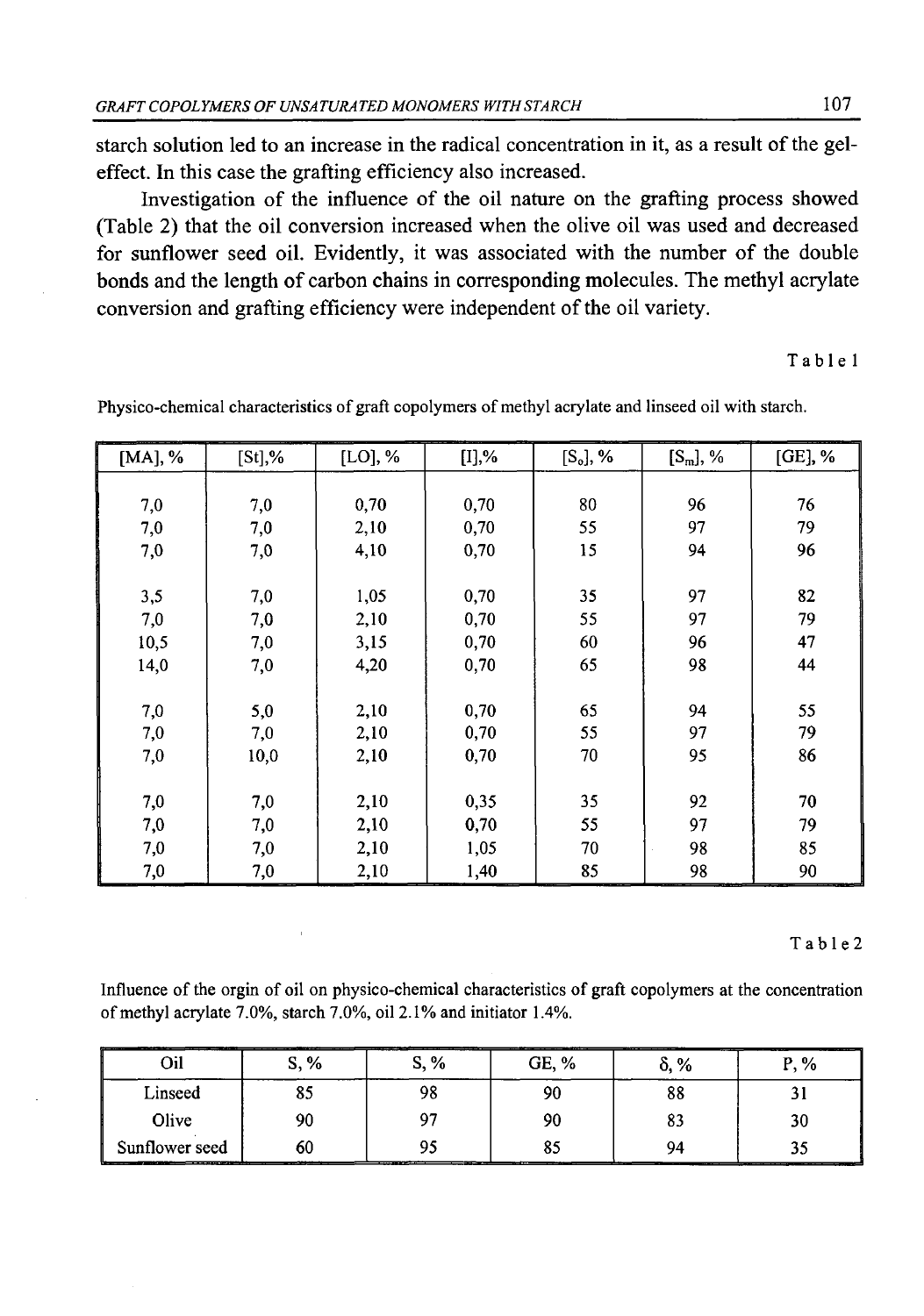Physico-mechanical properties of the films were investigated involving the air dried films of graft copolymers of the 0.1 mm thickness. The film of initial starch could not be prepared because it was very friable.

Investigation of the elongation at the break of films showed, that it increases with the monomer concentration in the reaction mixture (Fig. 1, curve 1). At the same time, an increase in the starch concentration led to a decrease of elongation (Fig. 1, cuvre 2). Therefore, copolymer of methyl acrylate with natural oil plastified the starch containing film. An increase in the initiator concentration in the reaction mixture decreased the elongation at the film break although the monomer conversion and grafting efficiency increased (Fig. 1, curve 3). Evidently, it was due to cross-linking of polymers by a bimolecular termination of the macroradical chains. The swelling capacity of films in water decreased insignificantly when the initiator concentration in reaction mixture increased from 0.35 to 1.4%.



Fig. 1. Dependence of elongation at break of the graft copolymer of methyl acrylate and linseed oil with starch on reagent concentration in reaction mixture. Concentration of initiator was 0.7% (1,2), starch - 7% (1,3), methyl acrylate 7% (2,3), linseed oil 2.1% (2,3), mass ratio of linseed oil - methyl acrylate was 0.3 (1).

Decrease of the swelling capacity of film with the monomer concentration increase (Fig. 2, curve 2) and the starch concentration decreases (Fig. 2, curve 2) were observed. At the same time, an increase in the natural oil concentration in reaction mixture led only to insignificant swelling of the films (Fig. 2, curve 3). Evidently, that is the result of low conversion of oil.

Water vapor permeability of graft copolymers to starch increased with starch concentration (Fig. 3, curve 2). However, the water vapor permeability passed through the maximum, when the monomer concentration in reaction mixture increased at the constant ratio of methyl acrylate to natural oil (Fig. 3, curve 1). That could be explained as the result of decrease in the grafting efficiency.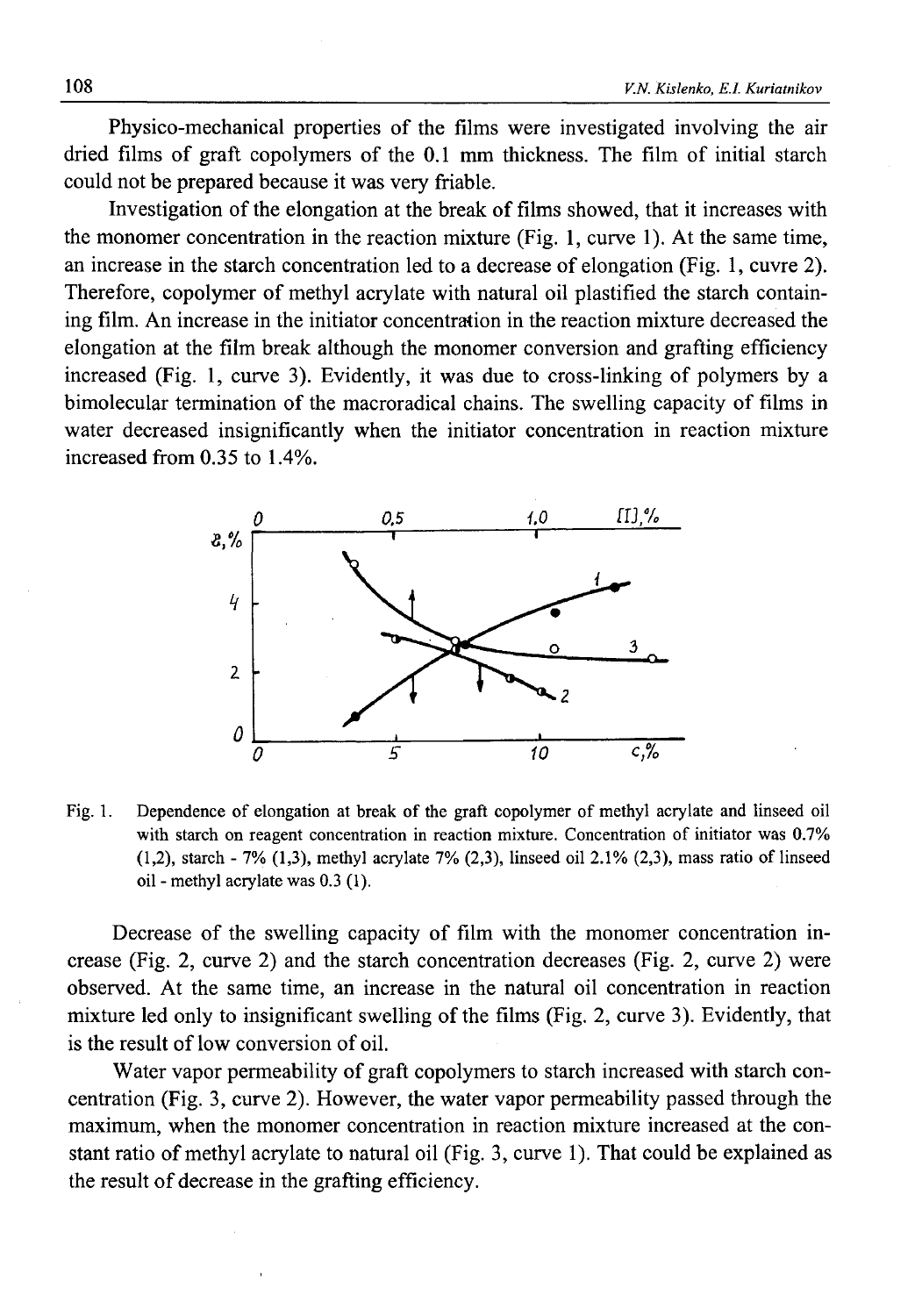

Fig. 2. Dependence of swelling capacity of the graft copolymer of methyl acrylate and linseed oil with starch on reagent concentration in the reaction mixture. Concentration of initiator was 0.7% (1,3), starch - 7% (1,3), methyl acrylate 7% (2,3), linseed oil 2,1% (2), mass ratio of linseed oil methyl acrylate was 0.3 (1).



Fig. 3. Dependence of water vapor permeability of the graft copolymer of methyl acrylate and linseed oil with starch on reagent concentration in reaction mixture. Concentration of initiator was 0.7%, starch - 7% (1), methyl acrylate 7% (2), linseed oil 2.1 (2), mass ratio of linseed oil methyl acrylate was 0.3 (1).

The breaking strength of the films insignificantly depended on the concentration of monomers and starch (Fig. 4, curves 1-3). An increase in the initiator concentration led to decrease in the breaking strength of the film (Fig. 4, curve 4). Oxidation of starch during graft polymerization could be involved leding to a change in the structure of the material.

The nature of oil had no influence on the physico-mechanical properties of the films of the graft copolymers of methyl acrylate and oil with starch.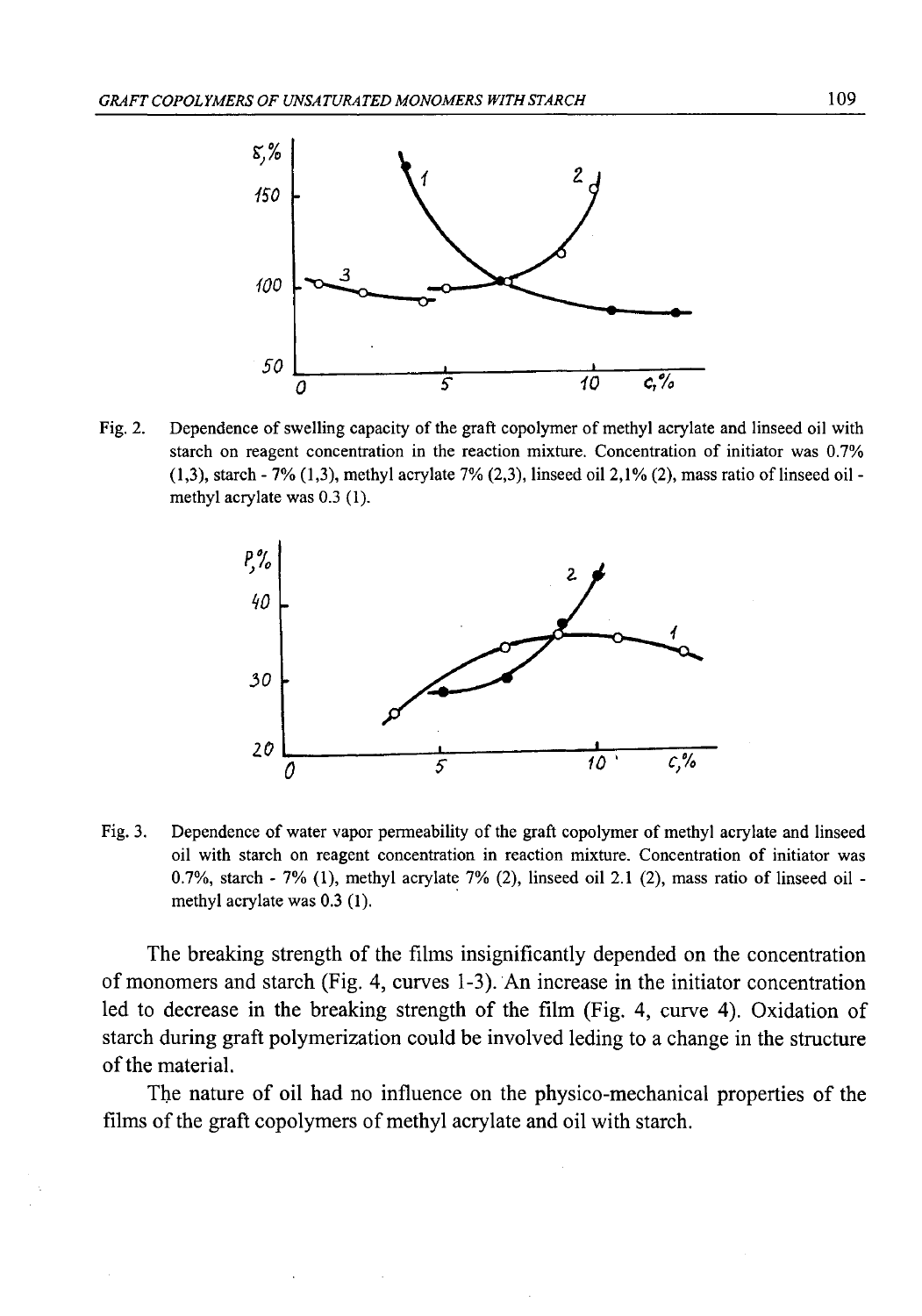

Fig. 4. Dependence of breaking strength of the graft copolymer of methyl acrylate and linseed oil with starch on reagent concentration in reaction mixture. Concentration of initiator was 0.7% (1-3), starch - 7%  $(1,2,3)$ , methyl acrylate 7%  $(2-4)$ , linseed oil  $2.1\%$   $(2,4)$ , mass ratio of linseed oil methyl acrylate was 0.3 (1).

### **REFERENCE**

- [1] Elesejeva V.I.: Polymer Dispersions. Chemistry, Moscow, 1980, 295.
- [2] Polymer Film Forming Substances. Ed. Elesejeva V.I. Chemistry, Moscow, 1971, 214.
- [3] Solomon D.G.: Chemistry of Organic Film Forming Substances. Chemistry, 1971, 318.
- [4] Biklz H., Segal L.: Cellulose and it's Derivatives. Mir, Moscow, v. 2, 1974, 510.
- [5] Cheronis N.D., Ma T. S.: Organic Functional Group Analysis by Micro and Semimicro Methods. Interscience. N.-Y., 1964, 483.
- [6] Avvakumov N.I., Budarin A.A., Dvigun S.M.: Handbook of Chemistry and Physics of Polymers. Chemistry, Moscow, !990, 304.
- [7] Elesejeva V.I.: Polymer Film Forming Compounds for Leather. Gizlegprom, Moscow, 1961, 238.
- [8] Kislenko V.N.: Colloids and Surfaces, 152, 1999, 199.

#### **SZCZEPIONE POLIMERY NIENASYCONYCH MONOMERÓW ZE SKROBIĄ**

#### Streszczenie

Badano wpływ stężenia reagenta na konwersje monomeru i efektywność szczepiania w czasie inicjowanej peroksydisiarczanem amonu polimeryzacji akrylanu metylu i olejów roślinnych ze skrobią.

Konwersja i efektywność szczepiania wzrastała ze stężeniem inicjatora. Wzrost stężenia monomeru podnosi stopień jego konwersji, obniżając efektywność szczepiania. Efektywność szczepiania olejów roślinnych maleje w kolejności: olej oliwkowy > olej lniany > olej słonecznikowy. Stopień konwersji tych olejów maleje ze wzrostem ich stężenia w mieszaninie reakcyjnej.

Badano też wpływ stężenia reagenta na naprężenie wzdłużne w punkcie zerwania, wytrzymałość na zerwanie, zdolność pęcznienia i przepuszczalność dla pary wodnej filmów z tych materiałów. Wytrzymałość na zrywanie nie zależała od stężenia monomeru i skrobi i obniżała się ze wzrostem stężenia ini